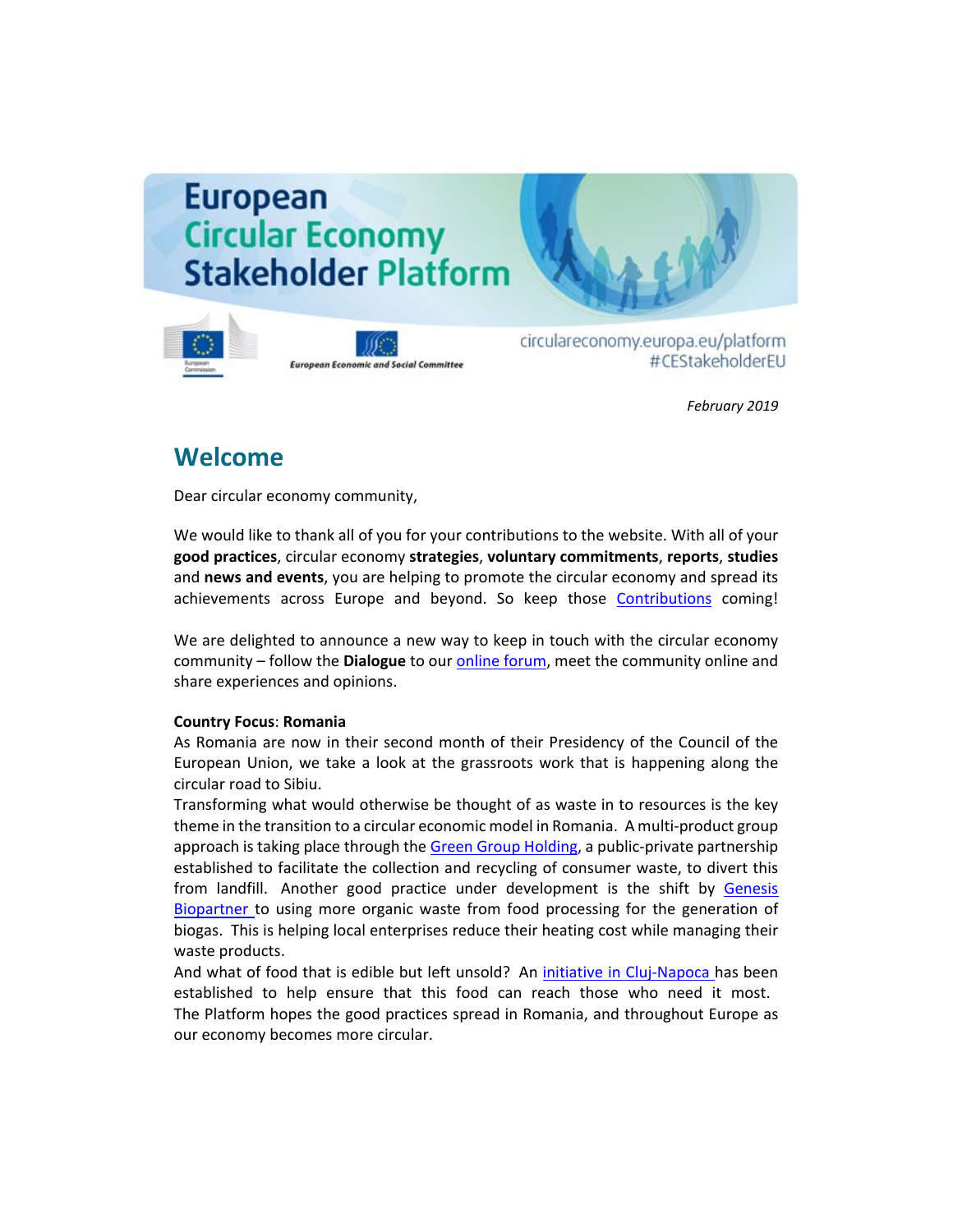## **News and events**

#### **European Circular Economy Stakeholder Conference**

Due to unprecedented demand, the European Circular Economy Stakeholder Platform had to close registrations early for the next annual Stakeholder Conference. It's great to see the Circular Economy community growing every year. The first day of the conference, March 6th, will be hosted by the Commission and will explore the action plan as a successful framework for the transition to a circular economic model. The second day, March 7th, will be hosted by the EESC and will have eight participatory workshops and a dedicated session for networking. Make sure to bookmark the [conference webpage f](http://cdlink2.eesc.europa.eu/c/4/?T=NzYyODI4NzE%3AcDEtYjE5MDQ0LWJlNDgxOGZjN2M0MTRiNmQ4OWI5ODkwNWE2MDUxMjkz%3AbGF1cmEuYnJvb21maWVsZEBlZXNjLmV1cm9wYS5ldQ%3AY29udGFjdC0zYzJhYzdkYmRlMDZlODExODExMzAwNTA1NmEwNDNlYS1hYTAzYTNmZDg1YmE0ODBjYTk0ZDczZTRhYTU3MDUzNw%3AZmFsc2U%3ANQ%3A%3AaHR0cHM6Ly9jaXJjdWxhcmVjb25vbXkuZXVyb3BhLmV1L3BsYXRmb3JtL2VuLzIwMTktY2lyY3VsYXItZWNvbm9teS1zdGFrZWhvbGRlci1jb25mZXJlbmNlLXN1Y2Nlc3Mtc3Rvcmllcy1hbmQtbmV3LWNoYWxsZW5nZXM_X2NsZGVlPWJHRjFjbUV1WW5KdmIyMW1hV1ZzWkVCbFpYTmpMbVYxY205d1lTNWxkUSUzZCUzZCZyZWNpcGllbnRpZD1jb250YWN0LTNjMmFjN2RiZGUwNmU4MTE4MTEzMDA1MDU2YTA0M2VhLWFhMDNhM2ZkODViYTQ4MGNhOTRkNzNlNGFhNTcwNTM3JmVzaWQ9ZTNjZWU4Y2QtYWUyYi1lOTExLTgxMTMtMDA1MDU2YTA0M2Vh&K=ehGysdYX-0Ga_Xo8cn2Bdg)or updates and information.

#### **World Resources Forum 2019**

From February 25th to 27th, Antwerp will play host to the World Resources Forum 2019, organised by OVAM, the Public Waste Agency of Flanders (and one of the European Circular Economy Stakeholder Platform [Coordination Group members\)](http://cdlink2.eesc.europa.eu/c/4/?T=NzYyODI4NzE%3AcDEtYjE5MDQ0LWJlNDgxOGZjN2M0MTRiNmQ4OWI5ODkwNWE2MDUxMjkz%3AbGF1cmEuYnJvb21maWVsZEBlZXNjLmV1cm9wYS5ldQ%3AY29udGFjdC0zYzJhYzdkYmRlMDZlODExODExMzAwNTA1NmEwNDNlYS1hYTAzYTNmZDg1YmE0ODBjYTk0ZDczZTRhYTU3MDUzNw%3AZmFsc2U%3ANg%3A%3AaHR0cHM6Ly9jaXJjdWxhcmVjb25vbXkuZXVyb3BhLmV1L3BsYXRmb3JtL2VuL2RpYWxvZ3VlL2NnLW5hbWVzLWNvbnRhY3RzP19jbGRlZT1iR0YxY21FdVluSnZiMjFtYVdWc1pFQmxaWE5qTG1WMWNtOXdZUzVsZFElM2QlM2QmcmVjaXBpZW50aWQ9Y29udGFjdC0zYzJhYzdkYmRlMDZlODExODExMzAwNTA1NmEwNDNlYS1hYTAzYTNmZDg1YmE0ODBjYTk0ZDczZTRhYTU3MDUzNyZlc2lkPWUzY2VlOGNkLWFlMmItZTkxMS04MTEzLTAwNTA1NmEwNDNlYQ&K=ONDiyIs-JAmxUjQmjS2_qA). Under the Title 'Closing Loops - Transitions at work', WRF 2019 wants to show systemic drivers, as well as concrete solutions to make the transition to circular economy work in practice. Find out more [here.](http://cdlink2.eesc.europa.eu/c/4/?T=NzYyODI4NzE%3AcDEtYjE5MDQ0LWJlNDgxOGZjN2M0MTRiNmQ4OWI5ODkwNWE2MDUxMjkz%3AbGF1cmEuYnJvb21maWVsZEBlZXNjLmV1cm9wYS5ldQ%3AY29udGFjdC0zYzJhYzdkYmRlMDZlODExODExMzAwNTA1NmEwNDNlYS1hYTAzYTNmZDg1YmE0ODBjYTk0ZDczZTRhYTU3MDUzNw%3AZmFsc2U%3ANw%3A%3AaHR0cHM6Ly9jaXJjdWxhcmVjb25vbXkuZXVyb3BhLmV1L3BsYXRmb3JtL2VuL25ld3MtYW5kLWV2ZW50cy9hbGwtZXZlbnRzL3NhdmUtZGF0ZS13b3JsZC1yZXNvdXJjZXMtZm9ydW0tMjAxOS1jbG9zaW5nLWxvb3BzLXRyYW5zaXRpb25zLXdvcms_X2NsZGVlPWJHRjFjbUV1WW5KdmIyMW1hV1ZzWkVCbFpYTmpMbVYxY205d1lTNWxkUSUzZCUzZCZyZWNpcGllbnRpZD1jb250YWN0LTNjMmFjN2RiZGUwNmU4MTE4MTEzMDA1MDU2YTA0M2VhLWFhMDNhM2ZkODViYTQ4MGNhOTRkNzNlNGFhNTcwNTM3JmVzaWQ9ZTNjZWU4Y2QtYWUyYi1lOTExLTgxMTMtMDA1MDU2YTA0M2Vh&K=IEtUF_LmBXvkIuzIFR3M0g)

### **European Food & Beverage Packaging Summit**

Also taking place next month, a little north of Antwerp, is the Food and Beverage Plastic Packaging Summit. The Summit will be held in Rotterdam on February 27th and 28th, organised by ACI. This 4th edition of the Summit will focus on the industry's increasing challenge for innovation towards a sustainable future, and the best strategies for sustainable packaging. To register and find out more, clic[k here.](http://cdlink2.eesc.europa.eu/c/4/?T=NzYyODI4NzE%3AcDEtYjE5MDQ0LWJlNDgxOGZjN2M0MTRiNmQ4OWI5ODkwNWE2MDUxMjkz%3AbGF1cmEuYnJvb21maWVsZEBlZXNjLmV1cm9wYS5ldQ%3AY29udGFjdC0zYzJhYzdkYmRlMDZlODExODExMzAwNTA1NmEwNDNlYS1hYTAzYTNmZDg1YmE0ODBjYTk0ZDczZTRhYTU3MDUzNw%3AZmFsc2U%3AOA%3A%3AaHR0cHM6Ly9jaXJjdWxhcmVjb25vbXkuZXVyb3BhLmV1L3BsYXRmb3JtL2VuL25ld3MtYW5kLWV2ZW50cy9hbGwtZXZlbnRzL2Zvb2QtYmV2ZXJhZ2UtcGxhc3RpYy1wYWNrYWdpbmctc3VtbWl0LWxhdGVzdC1pbm5vdmF0aW9ucy1hbmQtc3VzdGFpbmFibGUtdGVjaG5vbG9naWVzP19jbGRlZT1iR0YxY21FdVluSnZiMjFtYVdWc1pFQmxaWE5qTG1WMWNtOXdZUzVsZFElM2QlM2QmcmVjaXBpZW50aWQ9Y29udGFjdC0zYzJhYzdkYmRlMDZlODExODExMzAwNTA1NmEwNDNlYS1hYTAzYTNmZDg1YmE0ODBjYTk0ZDczZTRhYTU3MDUzNyZlc2lkPWUzY2VlOGNkLWFlMmItZTkxMS04MTEzLTAwNTA1NmEwNDNlYQ&K=rz8JBi70tmdnLdD_AhndMw)

### **And finally…**

In other news that the Platform are excited to share with you – the European Commission, one of the Platform's partners, was recently awarded a Circular Economy Award by the World Economic Forum and the Forum of Young Global Leaders, as recognition of the work done to accelerate the transition to a circular economy. You can read more about [this here.](http://cdlink2.eesc.europa.eu/c/4/?T=NzYyODI4NzE%3AcDEtYjE5MDQ0LWJlNDgxOGZjN2M0MTRiNmQ4OWI5ODkwNWE2MDUxMjkz%3AbGF1cmEuYnJvb21maWVsZEBlZXNjLmV1cm9wYS5ldQ%3AY29udGFjdC0zYzJhYzdkYmRlMDZlODExODExMzAwNTA1NmEwNDNlYS1hYTAzYTNmZDg1YmE0ODBjYTk0ZDczZTRhYTU3MDUzNw%3AZmFsc2U%3AOQ%3A%3AaHR0cHM6Ly9lYy5ldXJvcGEuZXUvaW5mby9uZXdzL3dvcmxkLWVjb25vbWljLWZvcnVtLXJlY29nbmlzZXMtZXVyb3BlYW4tY29tbWlzc2lvbi1jaGFtcGlvbi1jaXJjdWxhci1lY29ub215LTIwMTktamFuLTIyLTBfZW4_X2NsZGVlPWJHRjFjbUV1WW5KdmIyMW1hV1ZzWkVCbFpYTmpMbVYxY205d1lTNWxkUSUzZCUzZCZyZWNpcGllbnRpZD1jb250YWN0LTNjMmFjN2RiZGUwNmU4MTE4MTEzMDA1MDU2YTA0M2VhLWFhMDNhM2ZkODViYTQ4MGNhOTRkNzNlNGFhNTcwNTM3JmVzaWQ9ZTNjZWU4Y2QtYWUyYi1lOTExLTgxMTMtMDA1MDU2YTA0M2Vh&K=Ji2ChSOU4jn2qGhLlLUZFg)

More [news and events](http://cdlink2.eesc.europa.eu/c/4/?T=NzYyODI4NzE%3AcDEtYjE5MDQ0LWJlNDgxOGZjN2M0MTRiNmQ4OWI5ODkwNWE2MDUxMjkz%3AbGF1cmEuYnJvb21maWVsZEBlZXNjLmV1cm9wYS5ldQ%3AY29udGFjdC0zYzJhYzdkYmRlMDZlODExODExMzAwNTA1NmEwNDNlYS1hYTAzYTNmZDg1YmE0ODBjYTk0ZDczZTRhYTU3MDUzNw%3AZmFsc2U%3AMTA%3A%3AaHR0cHM6Ly9jaXJjdWxhcmVjb25vbXkuZXVyb3BhLmV1L3BsYXRmb3JtL2VuL25ld3MtYW5kLWV2ZW50cz9fY2xkZWU9YkdGMWNtRXVZbkp2YjIxbWFXVnNaRUJsWlhOakxtVjFjbTl3WVM1bGRRJTNkJTNkJnJlY2lwaWVudGlkPWNvbnRhY3QtM2MyYWM3ZGJkZTA2ZTgxMTgxMTMwMDUwNTZhMDQzZWEtYzMzNWMyNDg4MTMyNDZlZWJhZDk2N2YzNWI5Njg4Y2UmZXNpZD0wNmMzZTA3Ny0xZWZhLWU4MTEtODExMy0wMDUwNTZhMDQzZWEmdXJsaWQ9MTAmX2NsZGVlPWJHRjFjbUV1WW5KdmIyMW1hV1ZzWkVCbFpYTmpMbVYxY205d1lTNWxkUSUzZCUzZCZyZWNpcGllbnRpZD1jb250YWN0LTNjMmFjN2RiZGUwNmU4MTE4MTEzMDA1MDU2YTA0M2VhLWFhMDNhM2ZkODViYTQ4MGNhOTRkNzNlNGFhNTcwNTM3JmVzaWQ9ZTNjZWU4Y2QtYWUyYi1lOTExLTgxMTMtMDA1MDU2YTA0M2Vh&K=_9M2-ov_ILXIOgG7gdg_5g)

# **Knowledge**

#### **Circularity Gap Report 2019**

The [2019 Circularity Gap Report](http://cdlink2.eesc.europa.eu/c/4/?T=NzYyODI4NzE%3AcDEtYjE5MDQ0LWJlNDgxOGZjN2M0MTRiNmQ4OWI5ODkwNWE2MDUxMjkz%3AbGF1cmEuYnJvb21maWVsZEBlZXNjLmV1cm9wYS5ldQ%3AY29udGFjdC0zYzJhYzdkYmRlMDZlODExODExMzAwNTA1NmEwNDNlYS1hYTAzYTNmZDg1YmE0ODBjYTk0ZDczZTRhYTU3MDUzNw%3AZmFsc2U%3AMTE%3A%3AaHR0cHM6Ly93d3cuY2lyY3VsYXJpdHktZ2FwLndvcmxkLz9fY2xkZWU9YkdGMWNtRXVZbkp2YjIxbWFXVnNaRUJsWlhOakxtVjFjbTl3WVM1bGRRJTNkJTNkJnJlY2lwaWVudGlkPWNvbnRhY3QtM2MyYWM3ZGJkZTA2ZTgxMTgxMTMwMDUwNTZhMDQzZWEtYWEwM2EzZmQ4NWJhNDgwY2E5NGQ3M2U0YWE1NzA1MzcmZXNpZD1lM2NlZThjZC1hZTJiLWU5MTEtODExMy0wMDUwNTZhMDQzZWE&K=XLgNKK7L5tvf-ctPETHeaQ) was published last month, and finds that the global economy is only 9% circular - just 9% of the 92.8 billion tonnes of minerals, fossil fuels, metals and biomass that enter the economy are re-used annually. The report highlights three key circular strategies which could be adapted throughout the economy to help increase this, and limit global warming, such as optimising the utility of products, enhancing recycling, and through circular design.